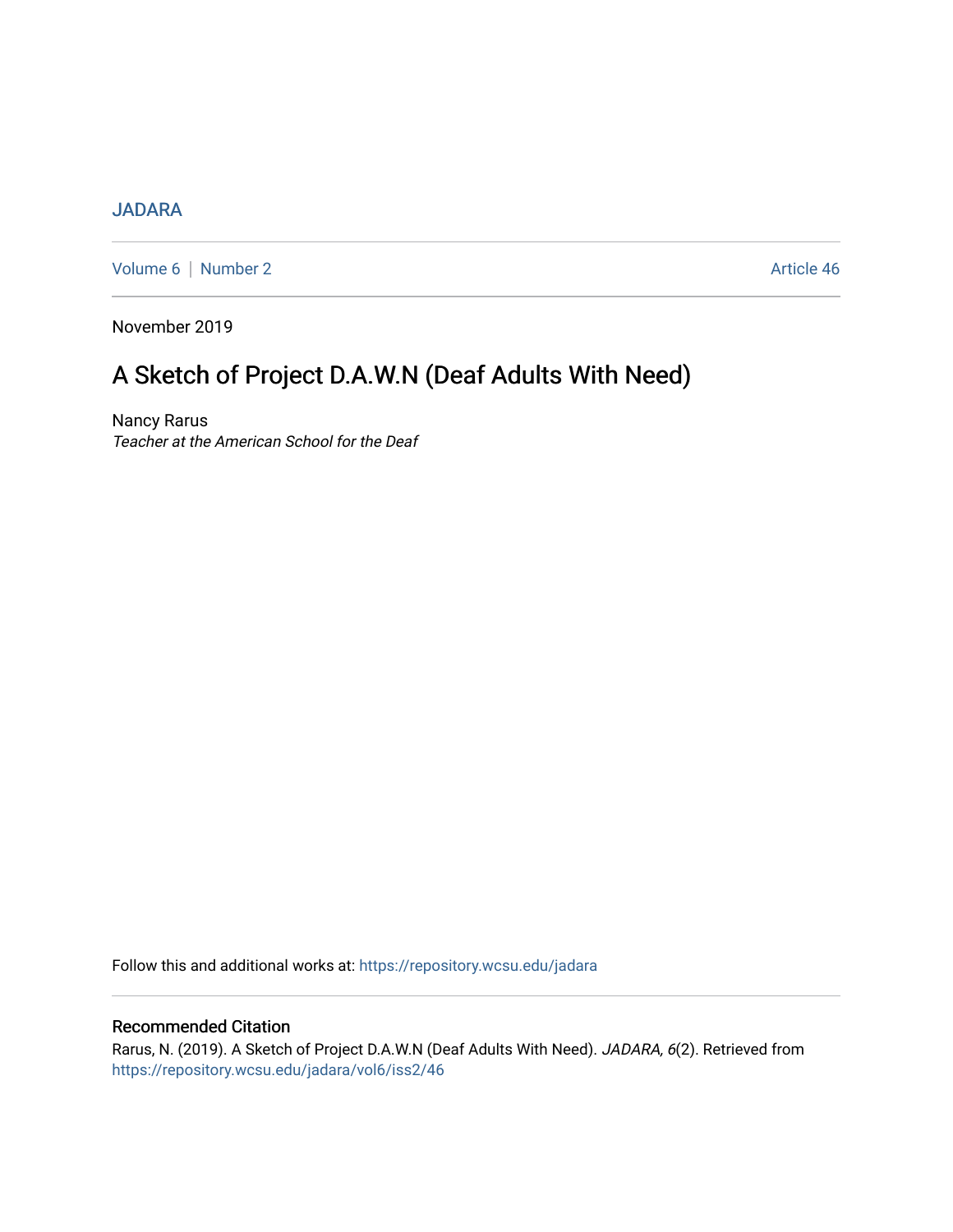# A SKETCH OF PROJECT DAWN (DEAF ADULTS WITH NEED)

#### By NANCY RARUS, Teacher, American School for the Deaf

Confucius said a picture was worth 10,000 words. It would be interesting to know what he would say today in the age of Modem Media, when it comes to a four-color transparency.

With the transparency I am demonstrating, you can see which States were represented in Project DAWN in 1970 and 1971 and which States will be represented in 1972.

People have asked of those of us who participated in this much needed and dynamic workshop-education program what we did in California as if they thought we were leaming how best to visit Califomia, how to find our way around and how to budget while visiting.

To put it all in a nutshell, the answer would be that the 1970 participants were kept on their toes for four solid weeks. The program was so demanding that it took us more than a year to unwind, only to find that once we were immersed in the required follow-up work, we were more swamped than ever with ramifications which developed out of our participation in Project DAWN.

"Principles of Adult Basic Education" was one of the two program course offerings. The other was a micro-crash course in sensitivity training or group therapy. The latter course was offered so that we might leam to keep our minds and our mouths better connected.

After completing the courses and visiting numerous resources with carry-over values for our return home, we thought we had not learned as much as we had expected. However, after a year had passed by, we could see that we had not only learned a great deal, but had learned how to get the ball rolling. Thereby, I can safely say that Project DAWN was a micro-leadership training program in disguise.

At present, in our second year of field work with the novelty worn off I think that we are leaming the art of perseverance.